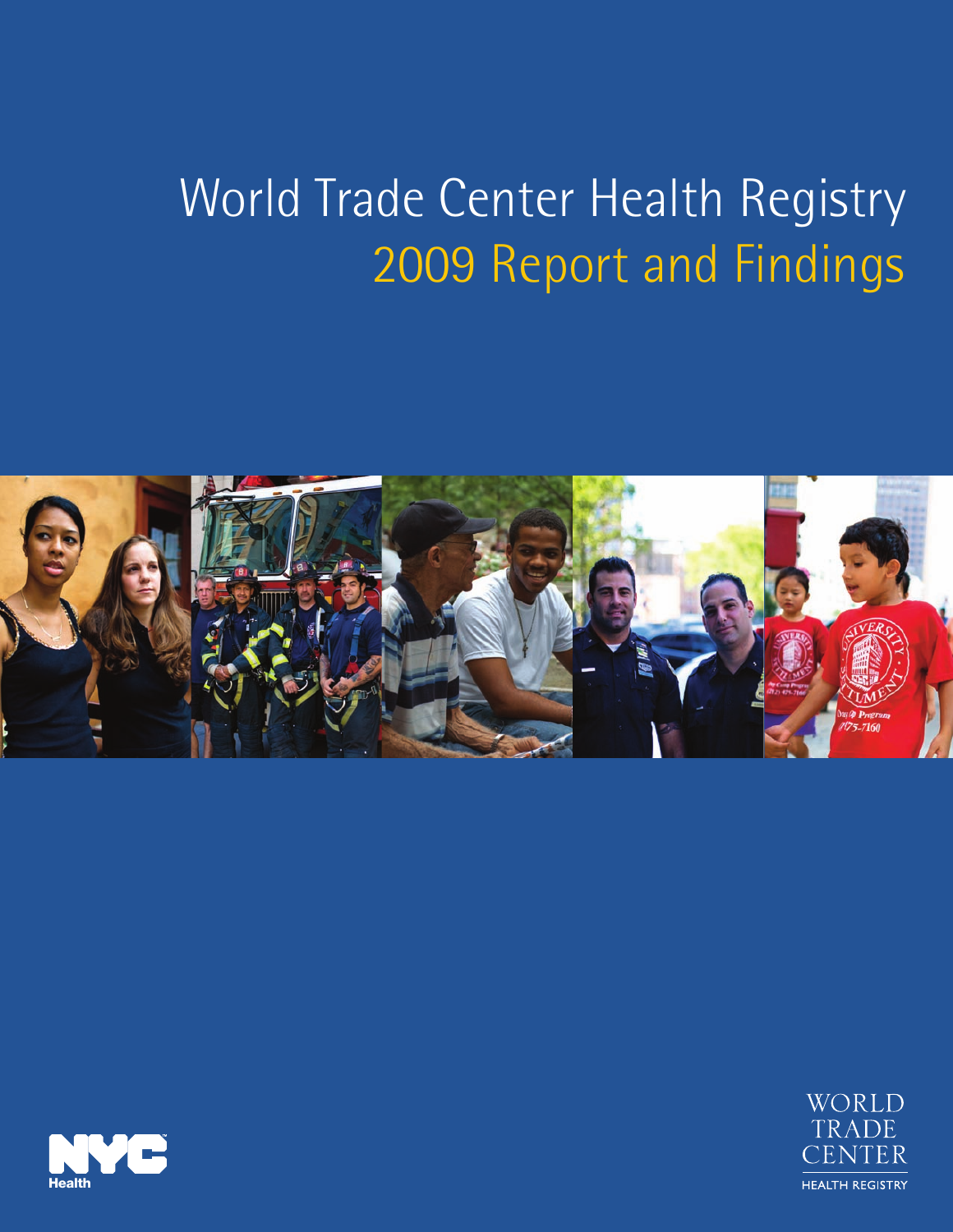# About the Registry

#### **Who We Are**

The WTC Health Registry is the largest post-disaster public health registry in U.S. history, tracking the health of more than 71,000 people directly exposed to the WTC disaster. It was established by the New York City Department of Health and Mental Hygiene and the federal Agency for Toxic Substances and Disease Registry. The National Institute of Occupational Safety and Health (NIOSH) has funded the Registry since May 2009.

#### **Our Mission**

The Registry was established to:

- Identify and track the long-term physical and mental health effects of 9/11
- Share findings and recommendations with enrollees, others affected and the public
- Offer guidance to public health professionals in case of future emergencies

#### **Core Activities**

We carry out our mission by:

- **Collecting data.** We gather health information by surveying enrollees, reviewing other health records and data and collaborating with external researchers.
- **Sharing findings.** We analyze data and share findings through presentations, reports, scientific journals and other print and online communications.
- **Maintaining a directory of enrollees.** We maintain and update enrollee contact information to survey enrollees and to keep them informed of the latest 9/11 health news and studies.
- **Conducting outreach and referrals.** We use phone calls, mailings, online communications, presentations and visits to share information about 9/11 resources and health surveys and to refer enrollees to WTC treatment programs and services.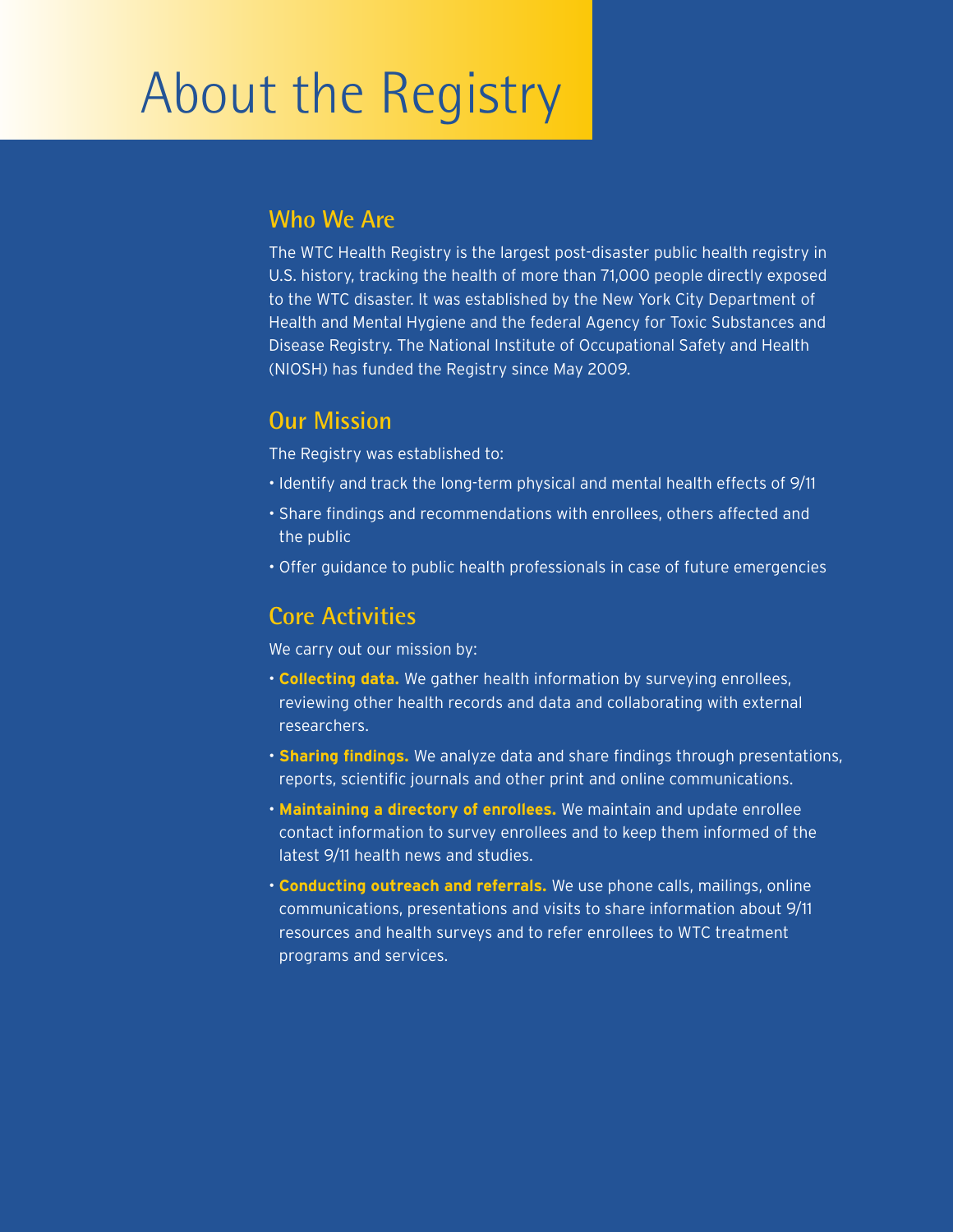## **Contents**

| <b>Letter from the Director</b>  | 2              |
|----------------------------------|----------------|
| 2009 Highlights                  | 3              |
| <b>New Findings</b>              | 3              |
| 9/11 Treatment Referral Program  | 3              |
| <b>Pediatric Guidelines</b>      | $\overline{4}$ |
| <b>Expanded Online Data</b>      | 4              |
| <b>Resources</b>                 | 5              |
| 9/11 Health Website              | 5              |
| <b>WTC Centers of Excellence</b> | 5              |
| <b>WTC Health Bulletin</b>       | 5              |



#### **Acknowledgements**

Thank you to the following New York City Department of Health and Mental Hygiene staff who contributed to this report (in alphabetical order): Mark Farfel, Carolyn Greene, Jeffrey Hon, Allison Pulizzi and Deborah Walker Editor: June Schwartz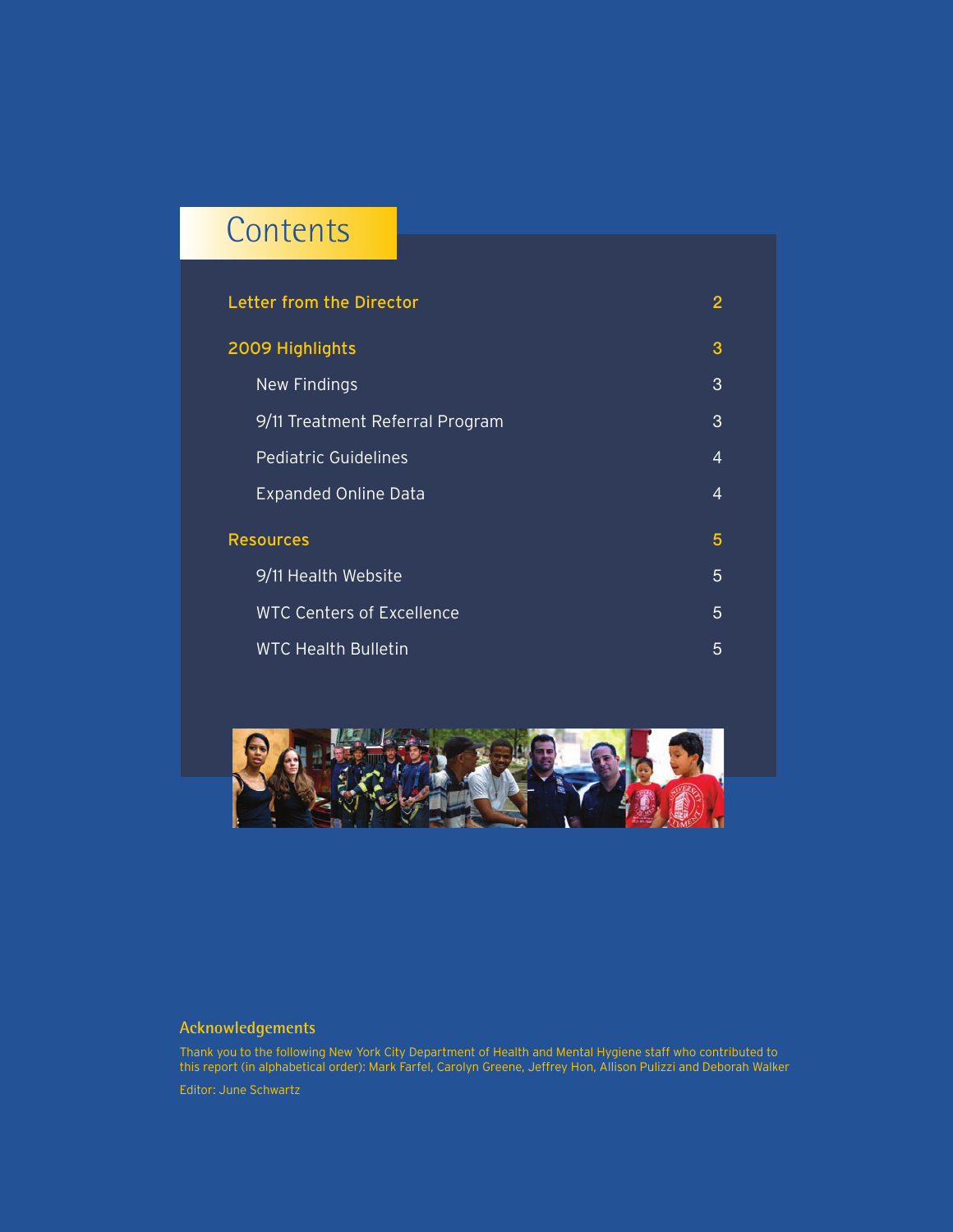

Dear Enrollees and Partners:

Thank you for your continued commitment to the Registry. Each completed survey provides important insights into the health effects of the WTC disaster.

This report includes information about the Registry's key activities and accomplishments in 2009, as well as details on recent findings about the health consequences of 9/11. It also includes resource information for those affected by the disaster.

With your support, we have:

- Released new 9/11 health findings
- Launched a treatment referral program to help enrollees and others get care for 9/11-related health problems
- Released physician guidelines for evaluating and treating health conditions in children and young adults exposed to the WTC disaster
- Enhanced our 9/11 health web-based data tool so users can search and download expanded Health Registry statistics by multiple indicators

We hope you find this report informative and helpful.

Questions? Need more information? Contact us at 866-NYC-WTCR (866-692-9827) or wtchr@health.nyc.gov, or visit nyc.gov/9-11HealthInfo.

Thank you for your continuing support.

Sincerely,

Mont Fafe

Mark Farfel, ScD Director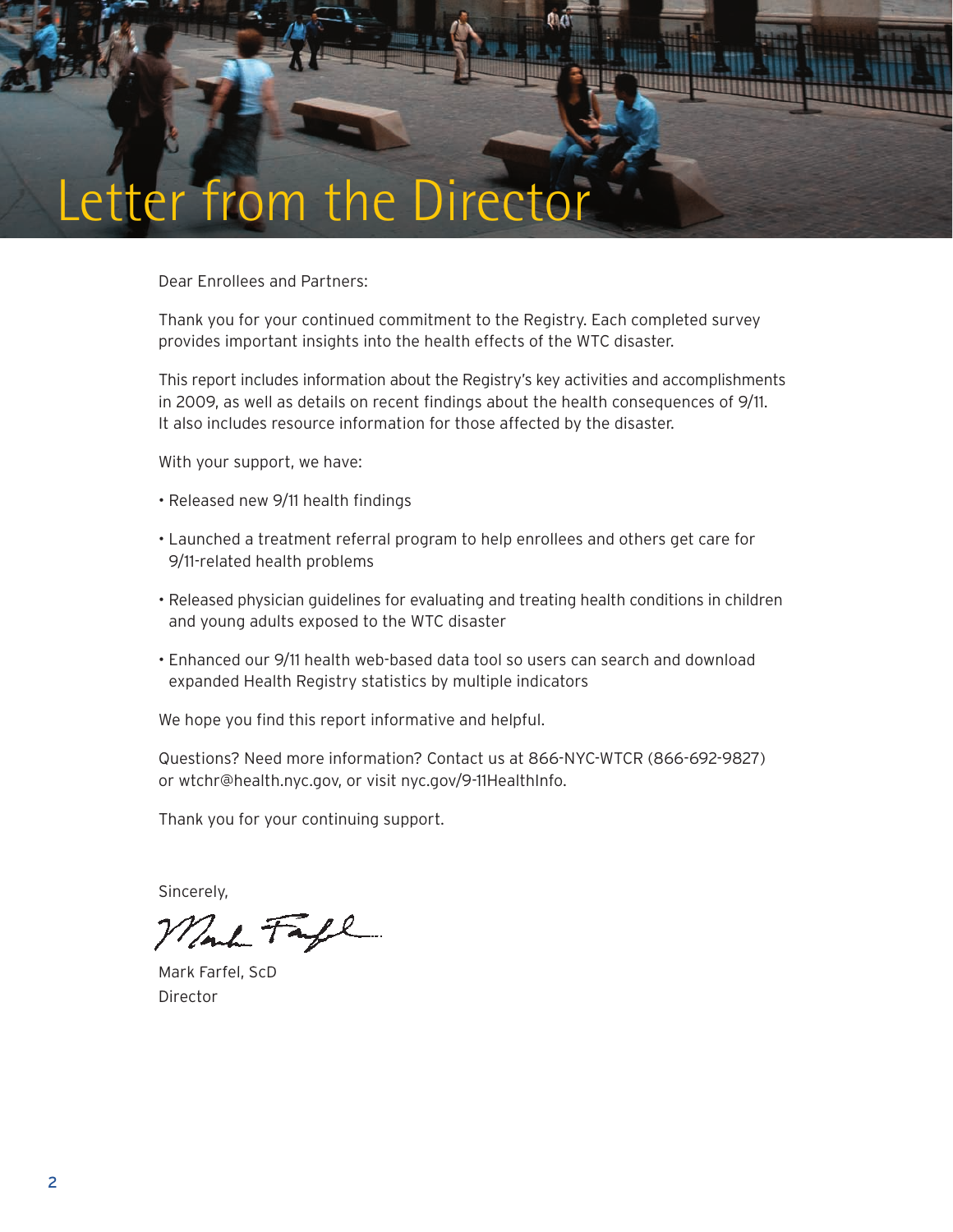

#### **New Findings**

In 2009, we released new findings based on Registry data collected in 2006 and 2007. More than 46,000 adult enrollees participated in the 2006/2007 survey, including lower Manhattan residents, people working in the area on 9/11, passersby and first responders.

#### **Adults directly exposed to the WTC disaster still had elevated risk of post-traumatic stress symptoms and new asthma five to six years later.**

The findings<sup>1</sup> – published in *The Journal of the American Medical Association* – provide the most comprehensive look at the current health of people directly exposed to the WTC attacks. They show that five to six years after 9/11:

- Post-traumatic stress symptoms and new asthma were major health effects of the WTC attacks.
- People caught in the dust cloud on 9/11 and those who found a heavy layer of dust when they returned to their homes or offices were more likely to develop new asthma and post-traumatic stress symptoms. Rescue and recovery workers who worked on the debris pile on 9/11 or at the WTC site for more than 90 days were also at increased risk.
- 19% of adult enrollees reported new post-traumatic stress symptoms, about four times the rate typically seen among U.S. adults.
- More than half (52%) who reported post-traumatic stress symptoms said they hadn't received treatment in the previous year.
- The rate of post-traumatic stress symptoms was highest among low-income (32%) and Hispanic (31%) enrollees and people passing by on 9/11 (23%).
- 10% of adult enrollees reported they developed new asthma, with most diagnosed in the first 16 months after 9/11.
- The rate of new asthma was highest (12%) among rescue and recovery workers who worked on the debris pile on 9/11.

#### **9/11 Treatment Referral Program**

The 9/11 Treatment Referral Program was created to help enrollees and others get care for 9/11-related health problems at no out-of-pocket cost. Referral options include the WTC Environmental Health Center or other WTC Centers of Excellence.

If you think you, a loved one or someone you know may have a 9/11-related health problem, contact the 9/11 Treatment Referral Program at 888-WTC-7848 (888-982-7848).

<sup>1</sup> Brackbill RM, Hadler JL, DiGrande L, et al (2009). Asthma and Posttraumatic Stress Symptoms 5 to 6 Years Following Exposure to the World Trade Center Terrorist Attack. JAMA: The Journal of the American Medical Association. Vol. 302(5), pp 502-516.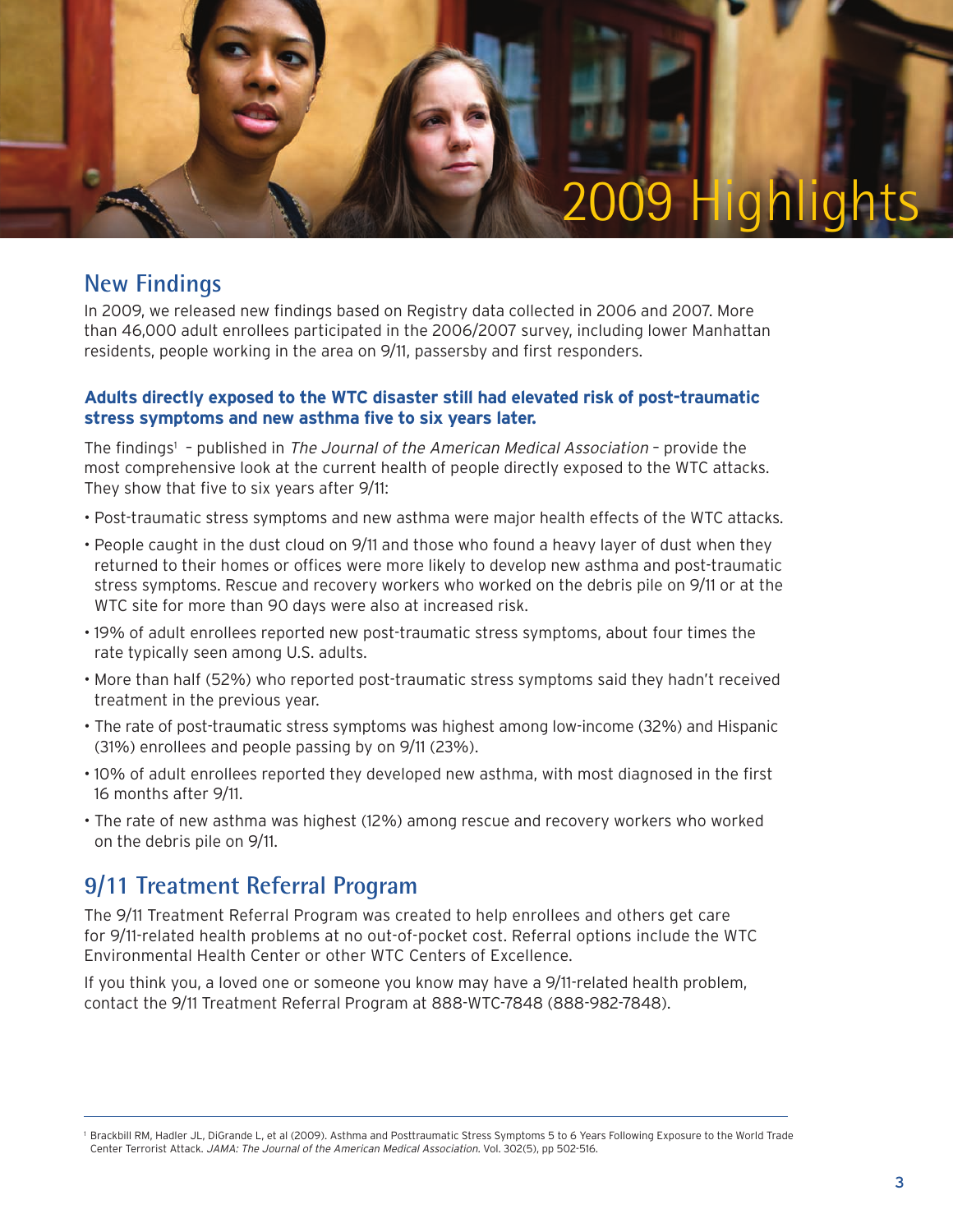

#### **Pediatric Guidelines**

In 2009, the Health Department released new clinical guidelines<sup>2</sup> for health care providers on how to treat children and young adults exposed to the WTC disaster.

The guidelines review the exposures and health effects of 9/11 in children and young adults and assist health care providers in evaluating and treating these patients. It also includes information about the pediatric program at Bellevue Hospital's WTC Environmental Health Center. The pediatric program is dedicated to the assessment and treatment of 9/11-related conditions in children and young adults at no out-of-pocket cost.

The WTC pediatric and adult clinical guidelines are available at nyc.gov/9-11HealthInfo.

#### **Expanded Online Data**

Expanded WTC Health Registry 2003/2004 survey data are now online.

The interactive data tool allows users to search Health Registry statistics by multiple indicators, such as enrollee demographics, eligibility category, type of 9/11 exposure and health conditions. Users can also search by rescue and recovery organization or city agency, such as FDNY, NYPD or DSNY, or download a survey dataset. Data are grouped together to protect enrollees' confidentiality.

To access the data tool, visit nyc.gov/9-11HealthInfo, click on "WTC Health Registry" and then click on "Interactive Data Tool" in the drop down menu.

WTC Health Registry 2006/2007 survey data will be online in 2010.

#### **On the Horizon**

We will be introducing a new personalized online service exclusively for enrollees. The online service will provide enrollees an accessible, easy way to:

- Get customized 9/11 health news
- Get information about free treatment for 9/11-related health problems
- Complete Registry health surveys
- Update contact information
- And much more, anytime, day or night

More information will be coming soon.

<sup>2</sup> Cone J, Perlman S, Eros-Sarnyai et al (2009). Clinical Guidelines for Children and Adolescents Exposed to the World Trade Center Disaster. City Health Information. Vol. 28(4), pp 29-40.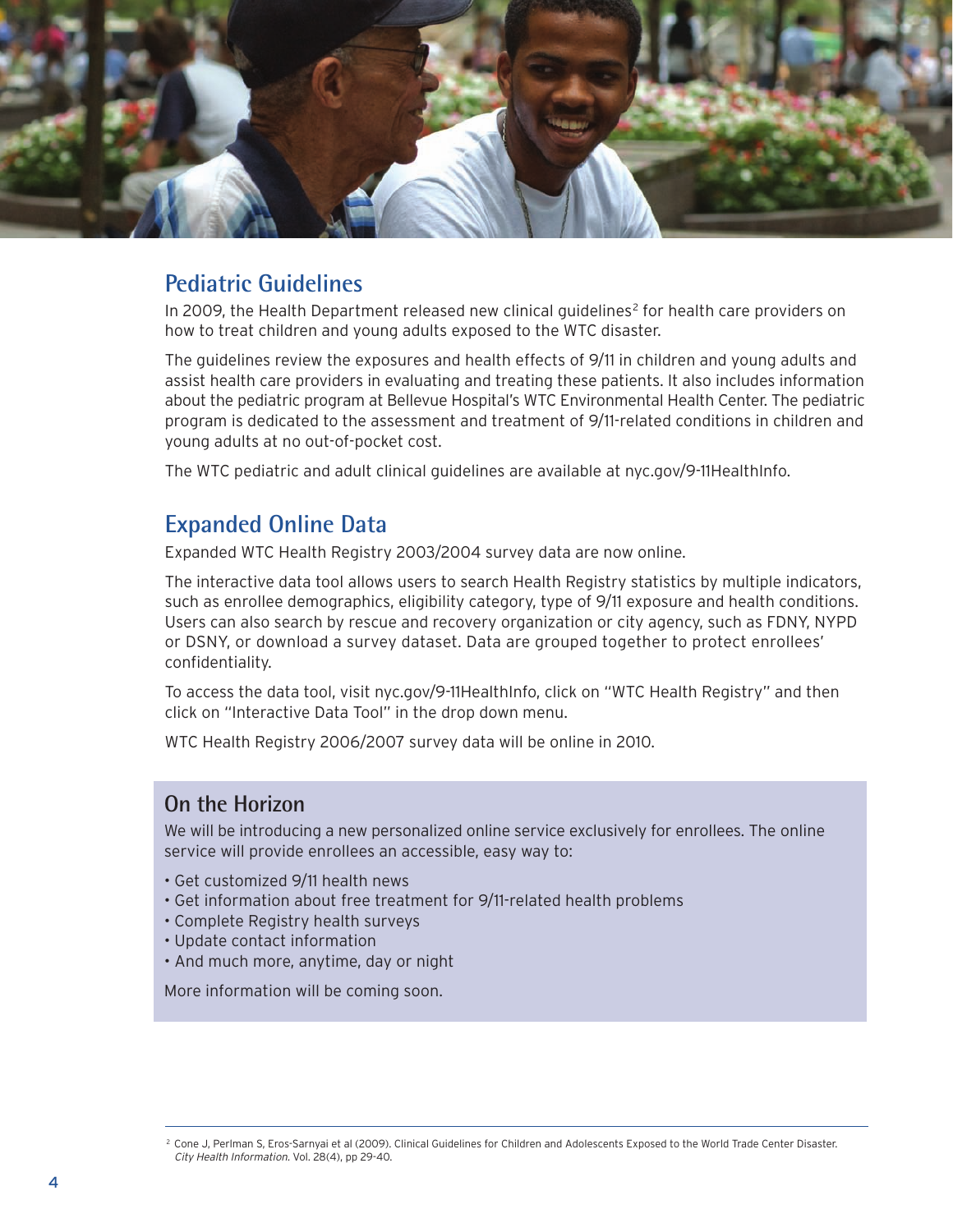

### **9/11 Health Website**

Visit nyc.gov/9-11HealthInfo: It's New York City's full-service resource for the latest information about:

- Free treatment for 9/11-related health problems
- The impact of 9/11 on physical and mental health
- Links to non-profit organizations
- Signing up for an e-newsletter about 9/11 health

#### **WTC Centers of Excellence**

The WTC Centers of Excellence offer:

- Free treatment and medication for 9/11-related health conditions
- Treatment by health professionals specializing in 9/11-related conditions
- Assistance with applying for 9/11-related benefits, such as Workers' Compensation

The Centers of Excellence include:

- The WTC Environmental Health Center at Bellevue Hospital Center, Gouverneur Healthcare Services and Elmhurst Hospital Center
- Mount Sinai Consortium: WTC Medical Monitoring and Treatment Program
- Fire Department of New York (FDNY): WTC Medical Monitoring and Treatment Program

To find out if you're eligible or to get more information, call 311 or visit nyc.gov/9-11HealthInfo.

**The WTC National Responder Health Program** offers free monitoring and treatment services to 9/11 responders who live outside the New York City area. For more information, call 877-498-2911.

### **WTC Health Bulletin**

In 2009, the Health Department published, "Is 9/11 Affecting Your Health?" The bulletin offers city residents advice on how to get information, treatment and help for 9/11-related health problems. For copies, call 311 or visit nyc.gov/health.

#### **New Health Survey**

We will be surveying enrollees to learn more about their health status nine to 10 years after the disaster. The answers will help us better understand the long-term health effects of 9/11, as well as identify and help address gaps in medical and mental health treatment and services. We encourage enrollees to complete their surveys when they receive them.